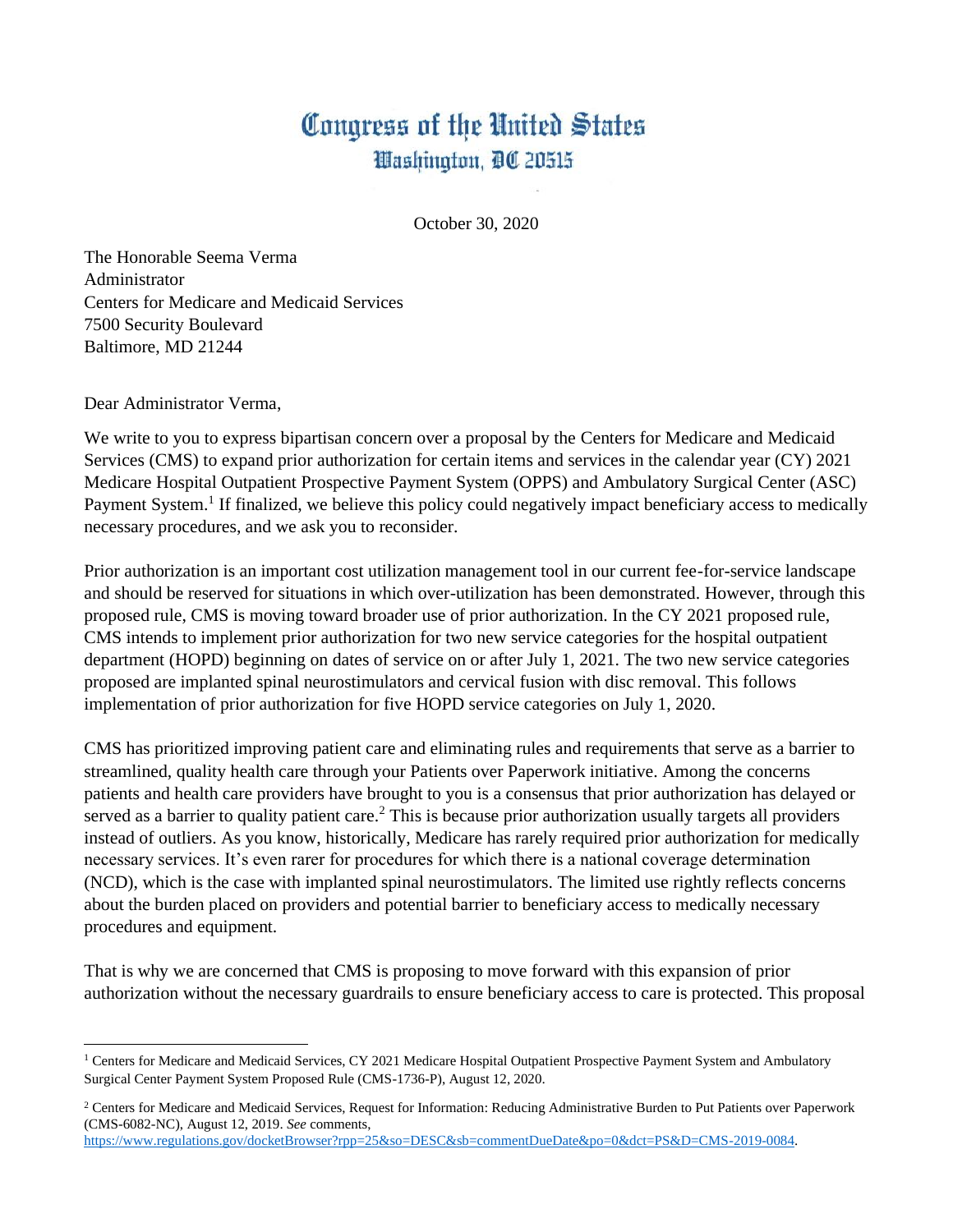comes only a few months after implementing prior authorization for five other service categories. When CMS proposed this policy, despite it agreeing with prior authorization being appropriate for those particular services, Medicare Payment Advisory Commission (MedPAC) noted it had a number of concerns about this proposed policy: a lack of experience in using prior authorization in fee-for-service Medicare, a lack of administrative structure for implementing this proposed policy, and a lack of guidelines through which providers would obtain prior authorization. In addition, the Commission is concerned that access to necessary care could be adversely affected. Therefore, MedPAC notes, CMS should proceed carefully in using prior authorization and consider the potential burden on providers, the agency's resources, beneficiaries, and taxpayers.<sup>3</sup>

The impact of that expansion is still unknown due to the newness of the policy. Further, in MedPAC's comment letter to CMS for the CY 2021 proposed rule, they repeat the same three operational concerns as well as reiterate their concern that "access to necessary care could be adversely affected."<sup>4</sup> It is critical that before CMS moves forward with adding new prior authorization requirements, it must first study the impact on beneficiary access and provider burdens. We support efforts to ensure appropriate safeguards are in place to protect the Medicare program, but not at the expense of delaying medically necessary care or adding costs and burdens to health care providers.

As supporters of H.R. 3107, the *Improving Seniors' Timely Access to Care Act of 2019*, we too seek to modernize the prior authorization process by establishing an electronic process and standard for health care providers to submit requests.<sup>5</sup> This legislation reflects years of concerns from providers and Medicare Advantage beneficiaries on the use of prior authorization for routine services and also the lack of transparency and guidelines to ensure an efficient process that protects patients. CMS should not expand prior authorization in traditional Medicare without learning from the experiences in Medicare Advantage.

Due to all of these concerns, we respectfully ask that CMS does not move forward with any expansion of prior authorization under OPPS until it has thoroughly examined its experiences with the five procedures that have recently established prior authorization and shared the results of this audit publicly. Thank you for your consideration of this issue.

Sincerely,

 $K_p(w, \rho)$  and

Roger W. Marshall, M.D. Member of Congress

 $Q\mu$   $\mu$   $($ 

Mike Kelly Member of Congress

 $\sqrt{m_1 \mu_2}$ 

Ami Bera, M.D. Member of Congress

 $\leq$ 

Suzan K. DelBene Member of Congress

<sup>4</sup> http://www.medpac.gov/docs/default-source/comment-letters/10022020\_opps\_asc\_2021\_medpac\_comment\_sec.pdf?sfvrsn=0

<sup>3</sup> http://www.medpac.gov/docs/default-source/comment-letters/09132019\_opps\_asc\_2020\_medpac\_comment\_v2\_sec.pdf?sfvrsn=0

<sup>&</sup>lt;sup>5</sup> U.S. Congress, House, Improving Seniors' Timely Access to Care Act of 2019, HR 3107, 116<sup>th</sup> Cong. 1<sup>st</sup> sess, introduced in House June

<sup>5, 2019</sup>[, https://www.govinfo.gov/content/pkg/BILLS-116hr3107ih/pdf/BILLS-116hr3107ih.pdf.](https://www.govinfo.gov/content/pkg/BILLS-116hr3107ih/pdf/BILLS-116hr3107ih.pdf)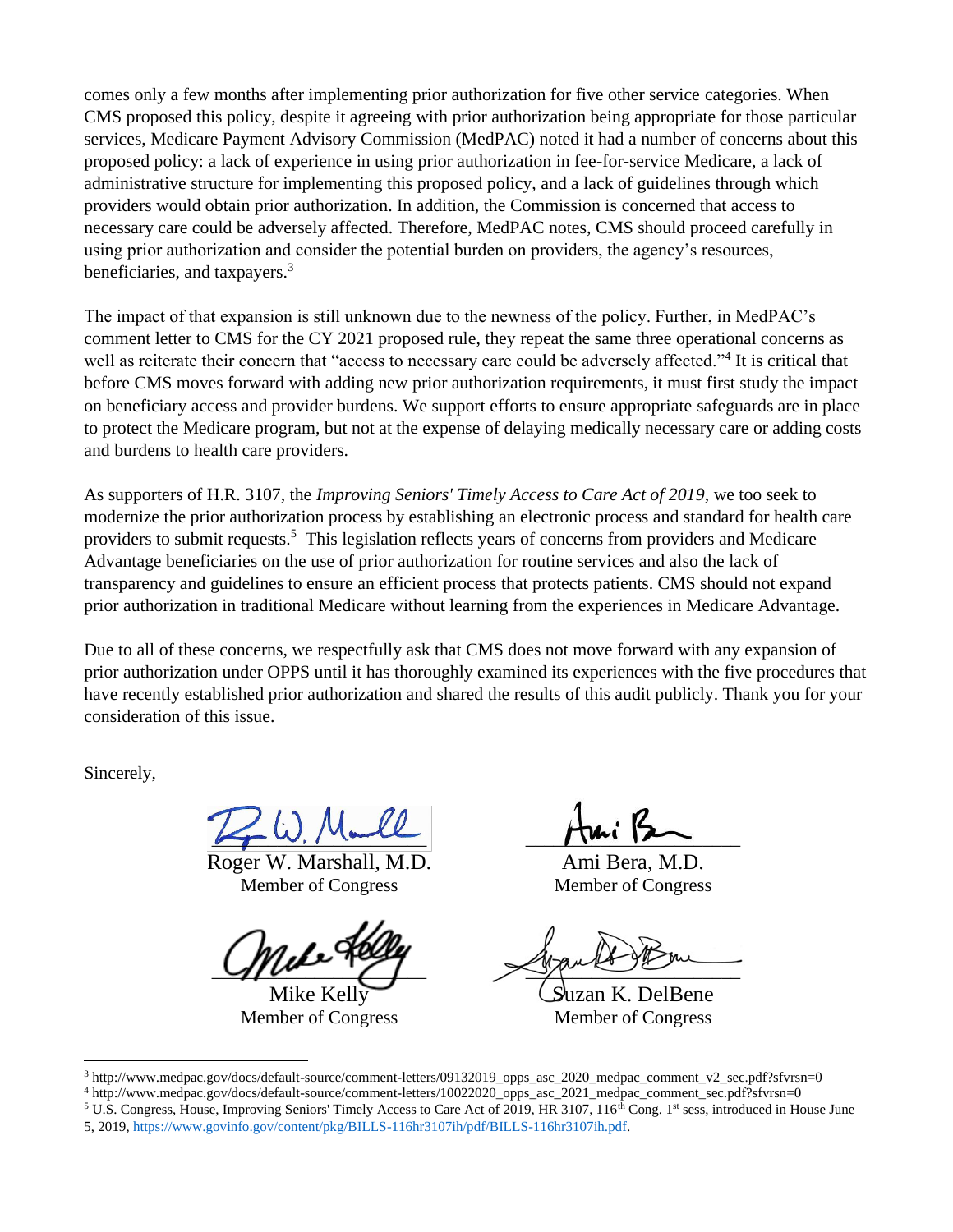$\sqrt{s}/\sqrt{s}$ Larry Bucshon, M.D. Terri A. Sewell

 $\sqrt{s}/\sqrt{s}$ Markwayne Mullin Diana DeGette

 $\sqrt{s}/\sqrt{s}$ Jackie Walorski Bobby L. Rush

 $\sqrt{s}/\sqrt{s}$ David B. McKinley, P.E. Tony Cárdenas Member of Congress Member of Congress

 $\sqrt{s}/\sqrt{s}$ A. Drew Ferguson IV, D.M.D. Mike Thompson Member of Congress Member of Congress

 $\sqrt{s}/\sqrt{s}$ John Joyce, M.D. Tom O'Halleran

 $\sqrt{s}/\sqrt{s}$ Billy Long<br>
Member of Congress<br>
Member of Congress<br>
Member of Congress<br>
Member of Congress

 $\sqrt{s}/\sqrt{s}$ David Schweikert Derek Kilmer

 $\sqrt{s}/\sqrt{s}$ David P. Roe, M.D. Abby Finkenauer Member of Congress Member of Congress

 $\sqrt{s}/\sqrt{s}$ Cathy McMorris Rodgers Angie Craig<br>
Member of Congress Angie Craig<br>
Member of C

Member of Congress Member of Congress

Member of Congress Member of Congress

Member of Congress Member of Congress

Member of Congress Member of Congress

Member of Congress

Member of Congress Member of Congress

Member of Congress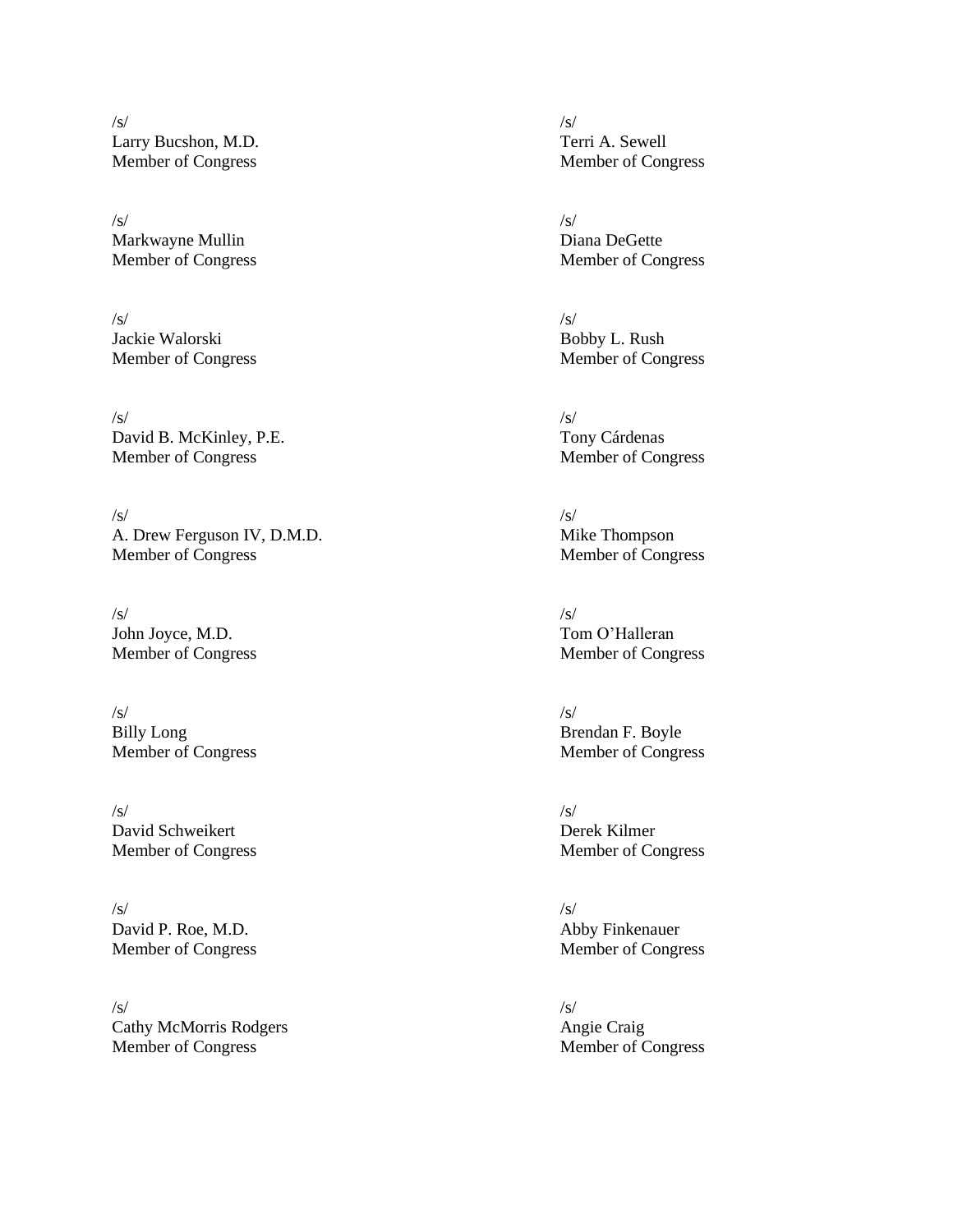$\sqrt{s}/\sqrt{s}$ Jason Smith Greg Stanton

 $\sqrt{s}/\sqrt{s}$ Tom Rice James R. Langevin

 $\sqrt{s}/\sqrt{s}$ George Holding J. Luis Correa

 $\sqrt{s}/\sqrt{s}$ Greg Gianforte Kim Schrier, M.D.

 $\sqrt{s}/\sqrt{s}$ Darin LaHood Joyce Beatty Member of Congress Member of Congress

 $\sqrt{s}/\sqrt{s}$ **Jim Banks** Harley Rouda

 $\sqrt{s}/\sqrt{s}$ Neal P. Dunn, M.D. **Andy Harris, M.D.** Andy Harris, M.D.

 $\sqrt{s}/\sqrt{s}$ Gregory F. Murphy, M.D. Doug Lamborn Member of Congress Member of Congress

 $\sqrt{s}/\sqrt{s}$ Glenn "GT" Thompson Steve Stivers Member of Congress Member of Congress

 $\sqrt{s}/\sqrt{s}$ John H. Rutherford Bill Posey Member of Congress Member of Congress

Member of Congress Member of Congress

Member of Congress Member of Congress

Member of Congress Member of Congress

Member of Congress Member of Congress

Member of Congress Member of Congress

Member of Congress Member of Congress